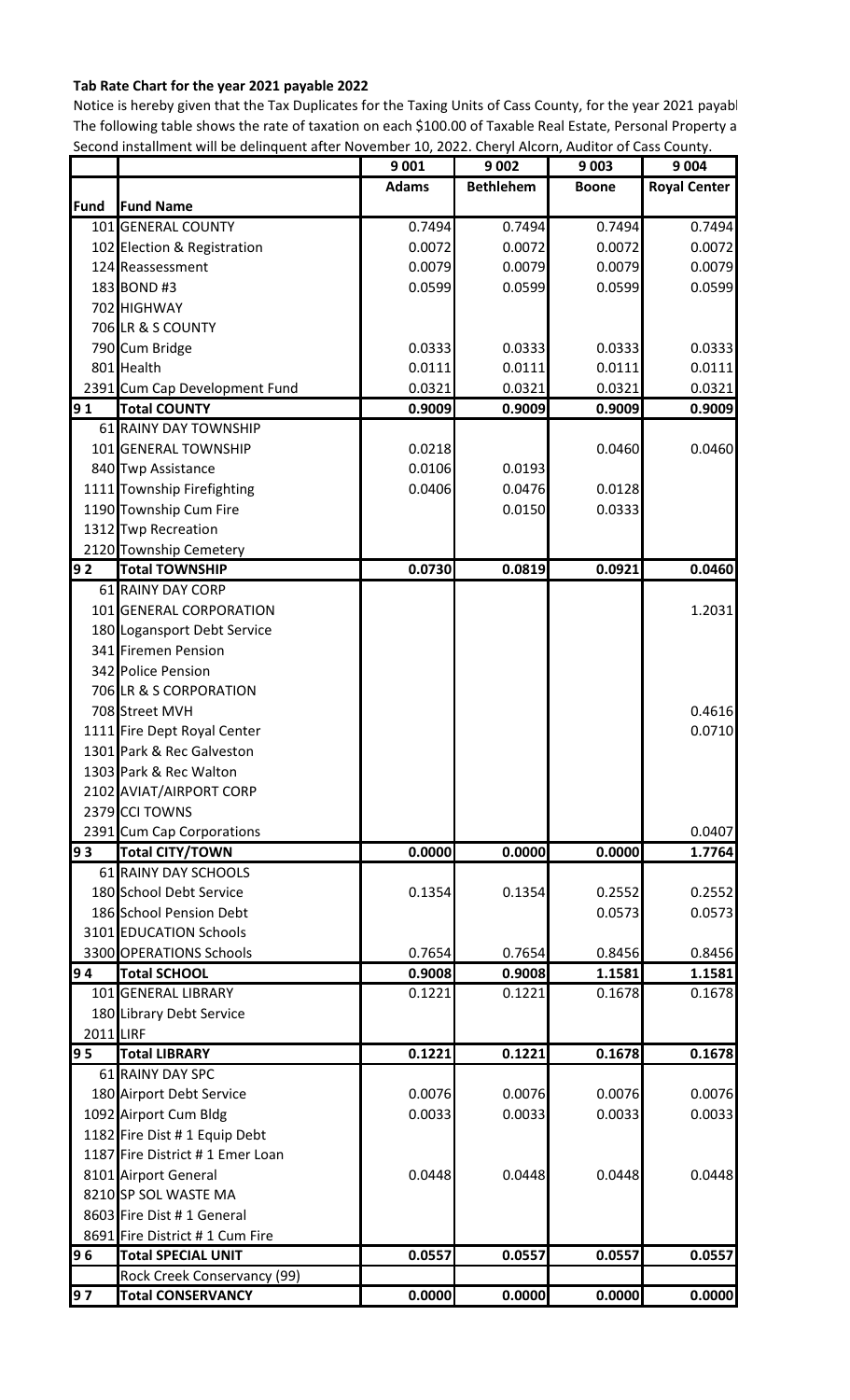| <b>Total Tax Rates (Less Conservancy)</b> | 2.05251 | 2.06141 | 2.37461 | 4.1049 |
|-------------------------------------------|---------|---------|---------|--------|
|-------------------------------------------|---------|---------|---------|--------|

Property Tax System  $04/25/2022 01:00$  PM by CHEATH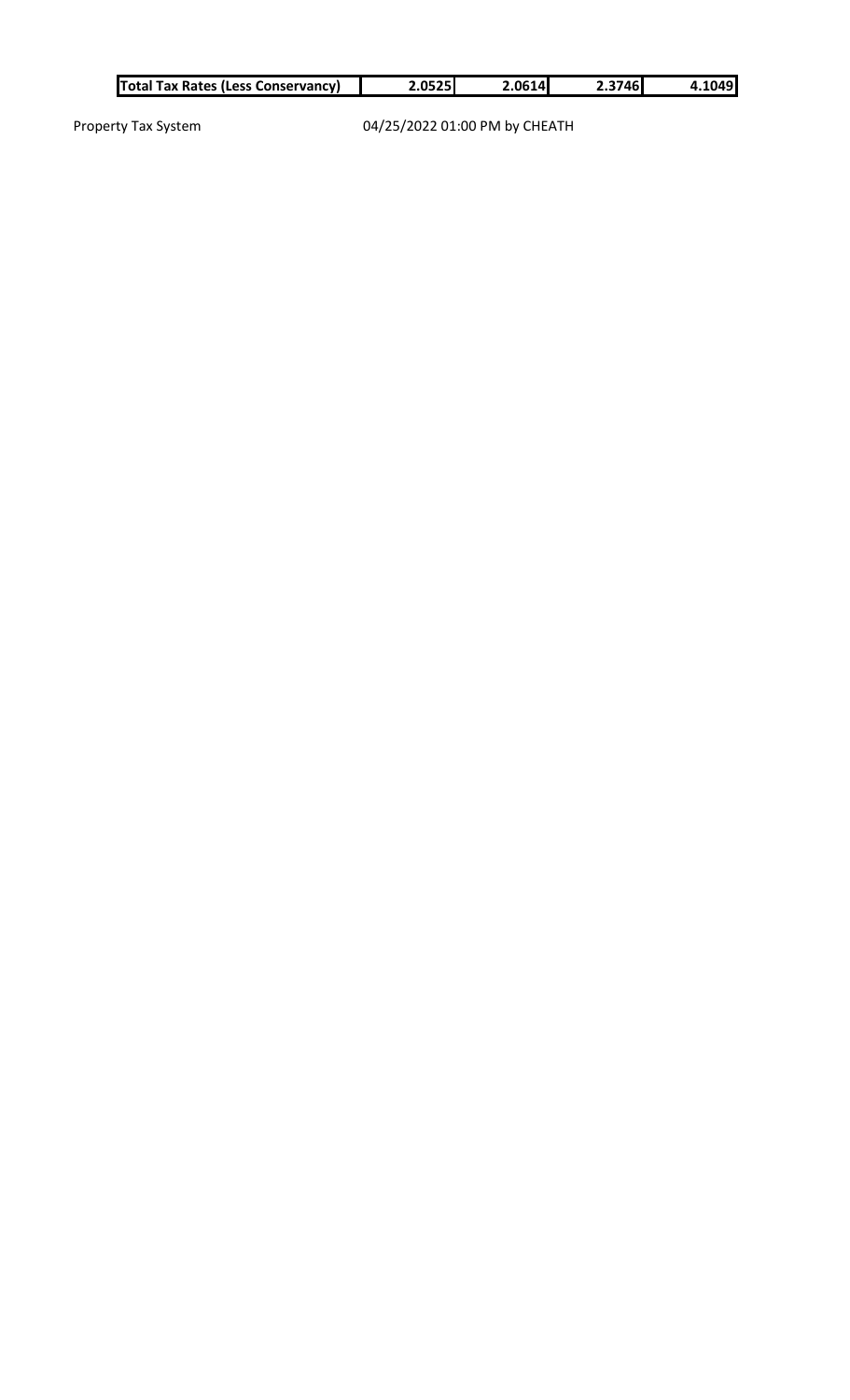Ie 2022, are now in the hands of the Cass County Auditor, who is ready to receive the Taxes charged there nd Mobile Homes. The first installment will be delinquent after May 10, 2022.

| 9005             | 9 0 0 6           | 9 0 0 7          | 9008              | 9 0 0 9 | 9010             | 9011            |
|------------------|-------------------|------------------|-------------------|---------|------------------|-----------------|
| Clay             | <b>Clay Logan</b> | Clinton          | <b>Deer Creek</b> | Eel     | Logansport       | <b>Harrison</b> |
| 0.7494           | 0.7494            | 0.7494           | 0.7494            | 0.7494  | 0.7494           | 0.7494          |
| 0.0072           | 0.0072            | 0.0072           | 0.0072            | 0.0072  | 0.0072           | 0.0072          |
| 0.0079           | 0.0079            | 0.0079           | 0.0079            | 0.0079  | 0.0079           | 0.0079          |
| 0.0599           | 0.0599            | 0.0599           | 0.0599            | 0.0599  | 0.0599           | 0.0599          |
|                  |                   |                  |                   |         |                  |                 |
|                  | 0.0333            | 0.0333           | 0.0333            | 0.0333  |                  | 0.0333          |
| 0.0333<br>0.0111 | 0.0111            | 0.0111           | 0.0111            | 0.0111  | 0.0333<br>0.0111 | 0.0111          |
| 0.0321           | 0.0321            | 0.0321           | 0.0321            | 0.0321  | 0.0321           | 0.0321          |
| 0.9009           | 0.9009            | 0.9009           | 0.9009            | 0.9009  | 0.9009           | 0.9009          |
|                  |                   |                  |                   |         |                  |                 |
| 0.0277           | 0.0277            | 0.0375           | 0.0338            | 0.0354  | 0.0354           | 0.0163          |
|                  |                   | 0.0014           | 0.0032            | 0.0531  | 0.0531           | 0.0054          |
|                  |                   | 0.0478           | 0.0710            |         |                  | 0.0739          |
|                  |                   | 0.0333           |                   |         |                  | 0.0129          |
|                  |                   |                  | 0.0032            |         |                  |                 |
| 0.0277           | 0.0277            | 0.1200           | 0.1112            | 0.0885  | 0.0885           | 0.1085          |
|                  |                   |                  |                   |         |                  |                 |
|                  | 2.5852            |                  |                   |         | 2.5852           |                 |
|                  | 0.0679            |                  |                   |         | 0.0679           |                 |
|                  |                   |                  |                   |         |                  |                 |
|                  |                   |                  |                   |         |                  |                 |
|                  |                   |                  |                   |         |                  |                 |
|                  | 0.2418            |                  |                   |         | 0.2418           |                 |
|                  |                   |                  |                   |         |                  |                 |
|                  |                   |                  |                   |         |                  |                 |
|                  |                   |                  |                   |         |                  |                 |
|                  |                   |                  |                   |         |                  |                 |
|                  |                   |                  |                   |         |                  |                 |
| 0.0000           | 2.8949            | 0.0000           | 0.0000            | 0.0000  | 2.8949           | 0.0000          |
| 0.9823           | 0.9823            | 0.9823           | 0.4780            | 0.9823  | 0.9823           | 0.2552          |
|                  |                   |                  |                   |         |                  | 0.0573          |
|                  |                   |                  |                   |         |                  |                 |
| 0.7834           | 0.7834            | 0.7834           | 0.6514            | 0.7834  | 0.7834           | 0.8456          |
| 1.7657           | 1.7657            | 1.7657           | 1.1294            | 1.7657  | 1.7657           | 1.1581          |
| 0.1221           | 0.1221            | 0.1221           | 0.1221            | 0.1221  | 0.1221           | 0.1221          |
|                  |                   |                  |                   |         |                  |                 |
| 0.1221           | 0.1221            | 0.1221           | 0.1221            | 0.1221  | 0.1221           | 0.1221          |
|                  |                   |                  |                   |         |                  |                 |
| 0.0076           | 0.0076            | 0.0076           | 0.0076            | 0.0076  | 0.0076           | 0.0076          |
| 0.0033           | 0.0033            | 0.0033           | 0.0033            | 0.0033  | 0.0033           | 0.0033          |
| 0.0329           |                   |                  |                   | 0.0329  |                  |                 |
| 0.0095           |                   |                  |                   | 0.0095  |                  |                 |
| 0.0448           | 0.0448            | 0.0448           | 0.0448            | 0.0448  | 0.0448           | 0.0448          |
|                  |                   |                  |                   |         |                  |                 |
| 0.3814           |                   |                  |                   | 0.3814  |                  |                 |
| 0.0309           |                   |                  |                   | 0.0309  |                  |                 |
| 0.5104           | 0.0557            | 0.0557           | 0.0557            | 0.5104  | 0.0557           | 0.0557          |
| 0.0000           | 0.0000            | 0.0005<br>0.0005 | 0.0005<br>0.0005  | 0.0000  | 0.0000           | 0.0000          |
|                  |                   |                  |                   |         |                  |                 |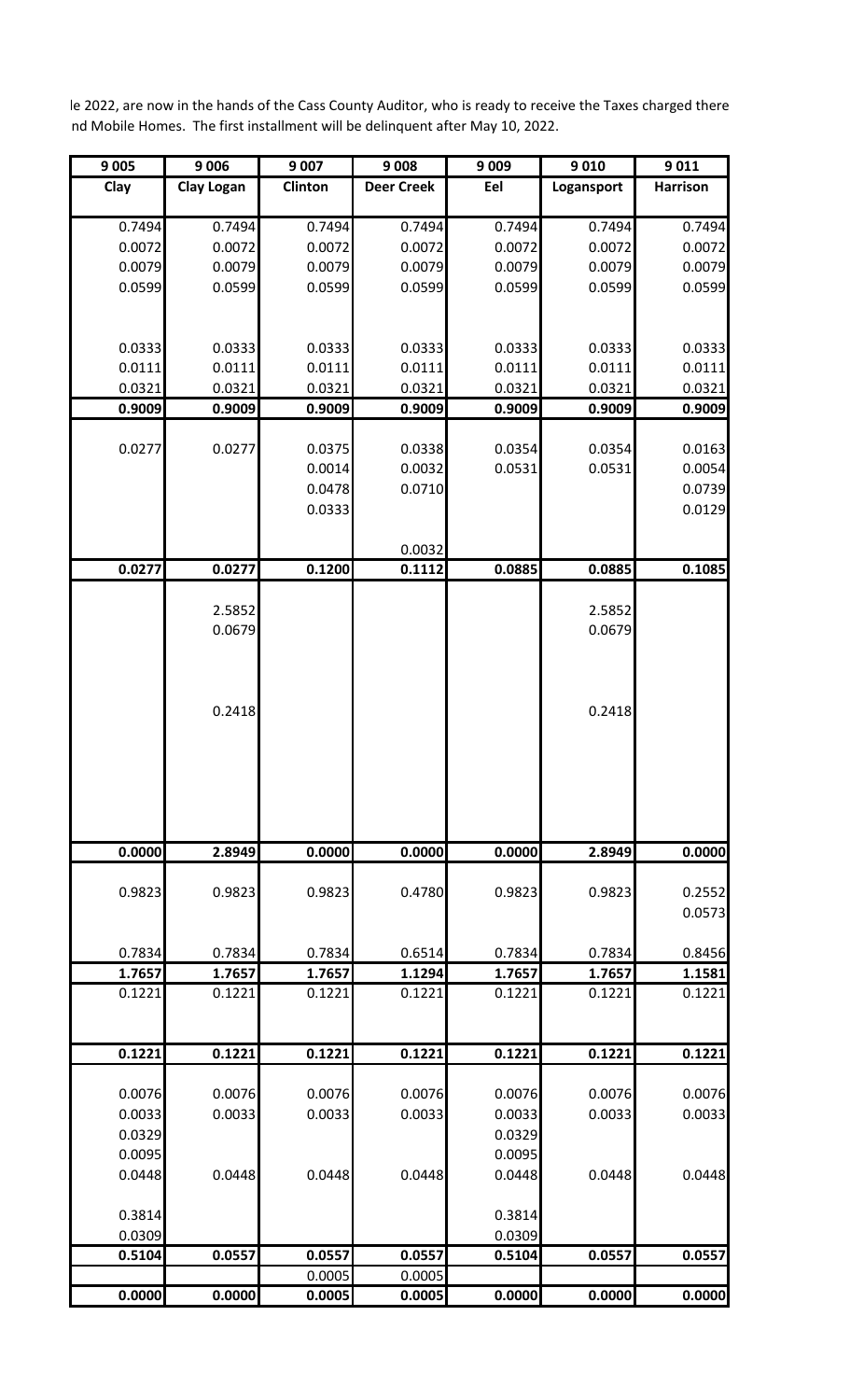| 3.3268 | 7670<br>,,, | 9644 | 2.3193 | 3.3876 | 8278<br>J.OZ' | יככי<br>ر . |
|--------|-------------|------|--------|--------|---------------|-------------|
|        |             |      |        |        |               |             |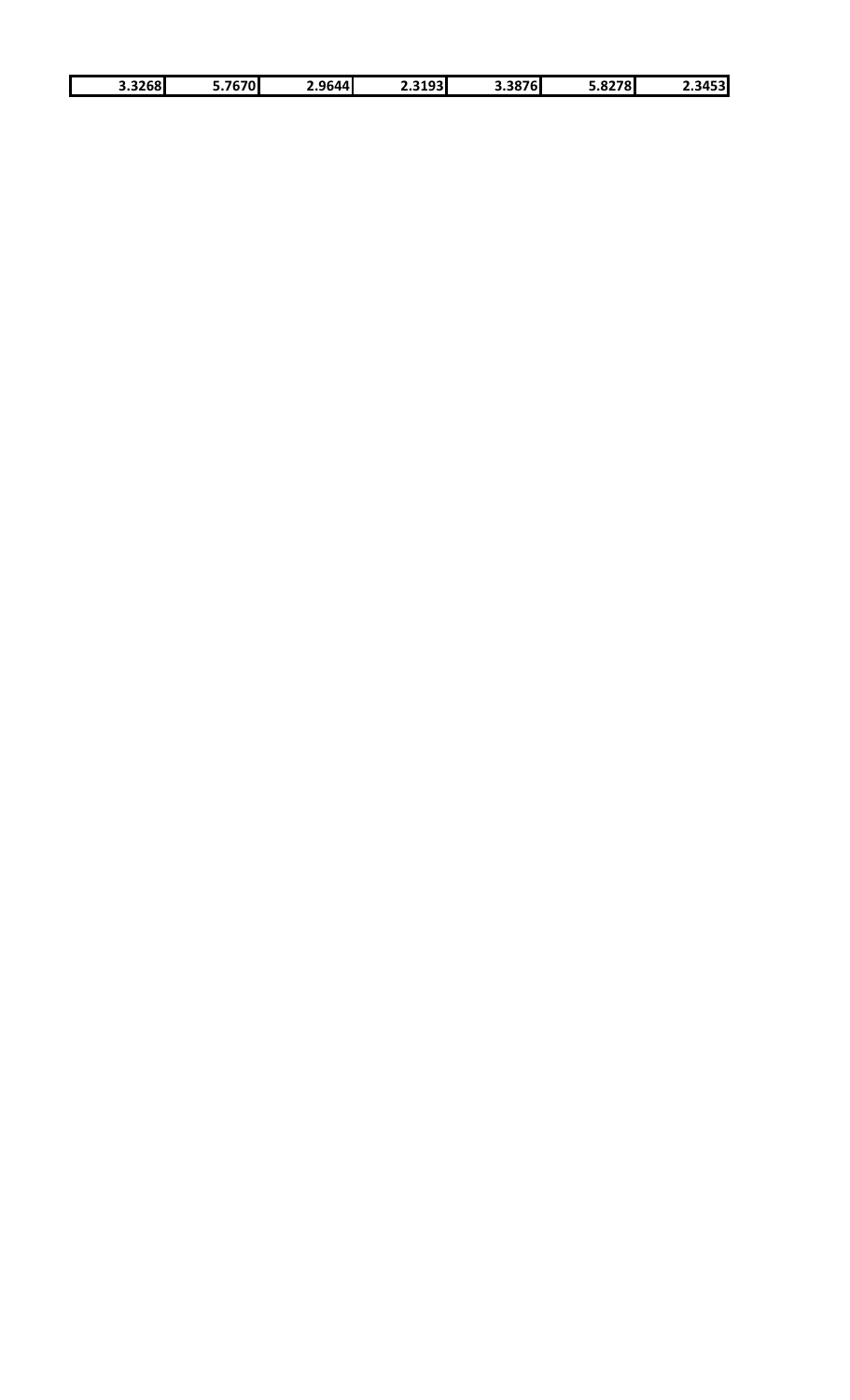|--|

| 9012    | 9013      | 9014             | 9015             | 9016        | 9017             | 9018               |
|---------|-----------|------------------|------------------|-------------|------------------|--------------------|
| Jackson | Galveston | Jefferson        | Miami            | Miami Logan | <b>Noble</b>     | <b>Noble Logan</b> |
|         |           |                  | Southeast        | Sch         | Pioneer          | Sch                |
| 0.7494  | 0.7494    | 0.7494           | 0.7494           | 0.7494      | 0.7494           | 0.7494             |
| 0.0072  | 0.0072    | 0.0072           | 0.0072           | 0.0072      | 0.0072           | 0.0072             |
| 0.0079  | 0.0079    | 0.0079           | 0.0079           | 0.0079      | 0.0079           | 0.0079             |
| 0.0599  | 0.0599    | 0.0599           | 0.0599           | 0.0599      | 0.0599           | 0.0599             |
|         |           |                  |                  |             |                  |                    |
| 0.0333  | 0.0333    |                  |                  | 0.0333      | 0.0333           | 0.0333             |
| 0.0111  | 0.0111    | 0.0333<br>0.0111 | 0.0333<br>0.0111 | 0.0111      | 0.0111           | 0.0111             |
| 0.0321  | 0.0321    | 0.0321           | 0.0321           | 0.0321      | 0.0321           | 0.0321             |
| 0.9009  | 0.9009    | 0.9009           | 0.9009           | 0.9009      | 0.9009           | 0.9009             |
|         |           |                  |                  |             |                  |                    |
| 0.0126  | 0.0126    | 0.0125           |                  |             | 0.0134           | 0.0134             |
| 0.0133  | 0.0133    | 0.0066           | 0.0029           | 0.0029      | 0.0096           | 0.0096             |
| 0.0315  |           | 0.0473           | 0.4325           | 0.4325      |                  |                    |
|         |           | 0.0167           | 0.0333           | 0.0333      |                  |                    |
|         |           |                  |                  |             |                  |                    |
|         |           |                  |                  |             |                  |                    |
| 0.0574  | 0.0259    | 0.0831           | 0.4687           | 0.4687      | 0.0230           | 0.0230             |
|         | 1.3557    |                  |                  |             |                  |                    |
|         |           |                  |                  |             |                  |                    |
|         |           |                  |                  |             |                  |                    |
|         |           |                  |                  |             |                  |                    |
|         |           |                  |                  |             |                  |                    |
|         |           |                  |                  |             |                  |                    |
|         |           |                  |                  |             |                  |                    |
|         | 0.0381    |                  |                  |             |                  |                    |
|         |           |                  |                  |             |                  |                    |
|         |           |                  |                  |             |                  |                    |
|         |           |                  |                  |             |                  |                    |
|         | 0.0475    |                  |                  |             |                  |                    |
| 0.0000  | 1.4413    | 0.0000           | 0.0000           | 0.0000      | 0.0000           | 0.0000             |
| 0.4780  | 0.4780    | 0.2552           | 0.4780           | 0.9823      | 0.2552           | 0.9823             |
|         |           | 0.0573           |                  |             | 0.0573           |                    |
|         |           |                  |                  |             |                  |                    |
| 0.6514  | 0.6514    | 0.8456           | 0.6514           | 0.7834      | 0.8456           | 0.7834             |
| 1.1294  | 1.1294    | 1.1581           | 1.1294           | 1.7657      | 1.1581           | 1.7657             |
| 0.1221  | 0.1221    | 0.1221           | 0.1221           | 0.1221      | 0.1221           | 0.1221             |
|         |           |                  |                  |             |                  |                    |
|         |           |                  |                  |             |                  |                    |
| 0.1221  | 0.1221    | 0.1221           | 0.1221           | 0.1221      | 0.1221           | 0.1221             |
|         |           |                  |                  |             |                  |                    |
| 0.0076  | 0.0076    | 0.0076           | 0.0076           | 0.0076      | 0.0076           | 0.0076             |
| 0.0033  | 0.0033    | 0.0033           | 0.0033           | 0.0033      | 0.0033<br>0.0329 | 0.0033<br>0.0329   |
|         |           |                  |                  |             | 0.0095           | 0.0095             |
| 0.0448  | 0.0448    | 0.0448           | 0.0448           | 0.0448      | 0.0448           | 0.0448             |
|         |           |                  |                  |             |                  |                    |
|         |           |                  |                  |             | 0.3814           | 0.3814             |
|         |           |                  |                  |             | 0.0309           | 0.0309             |
| 0.0557  | 0.0557    | 0.0557           | 0.0557           | 0.0557      | 0.5104           | 0.5104             |
| 0.0005  |           |                  |                  |             |                  |                    |
| 0.0005  | 0.0000    | 0.0000           | 0.0000           | 0.0000      | 0.0000           | 0.0000             |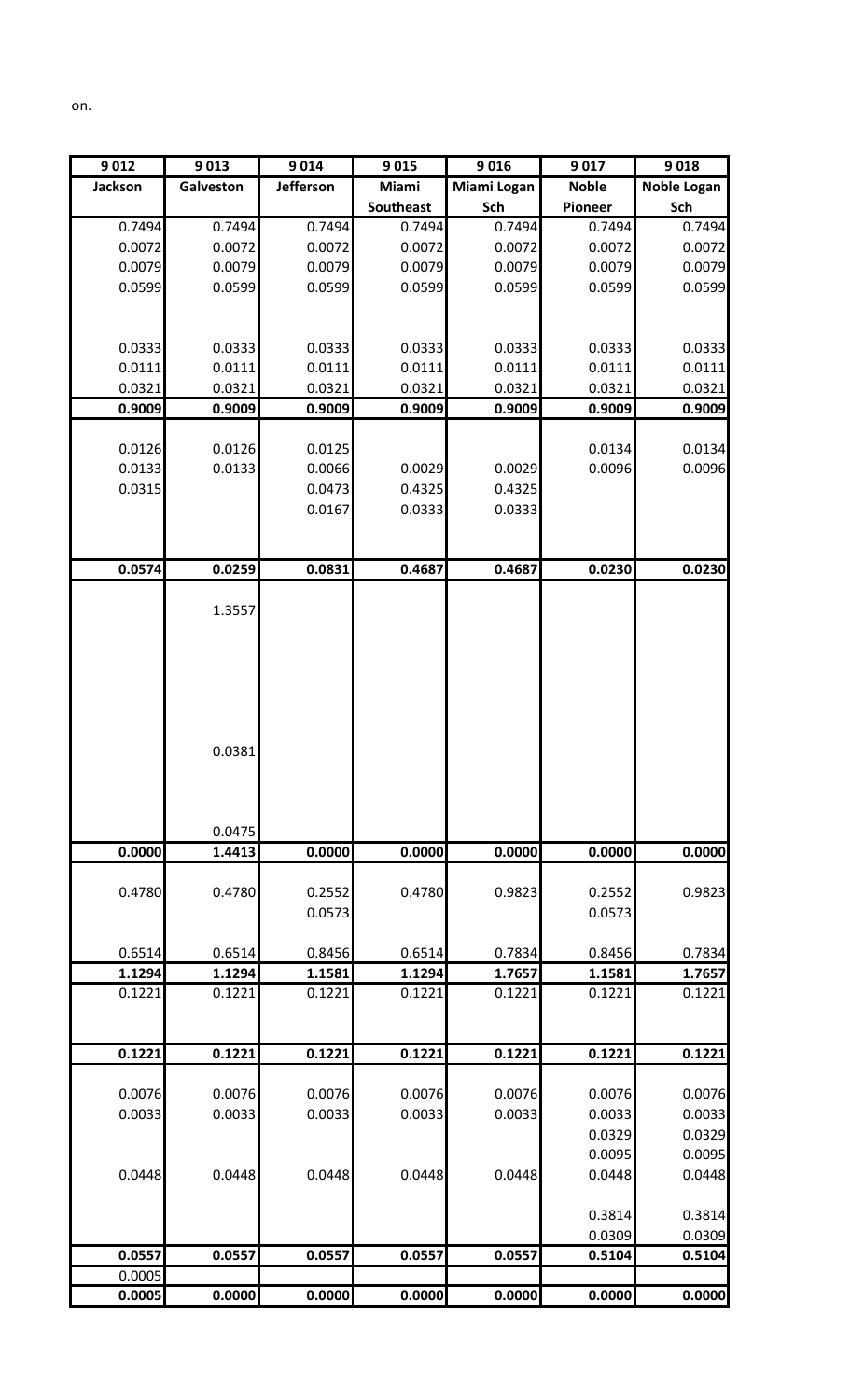| 2255<br>--- | . <i>.</i> ---1<br>J.67531 | .3199<br>. | 2.6768 | 2.2424<br>しこしエコエ | 7115 | J.JLLJ |
|-------------|----------------------------|------------|--------|------------------|------|--------|
|             |                            |            |        |                  |      |        |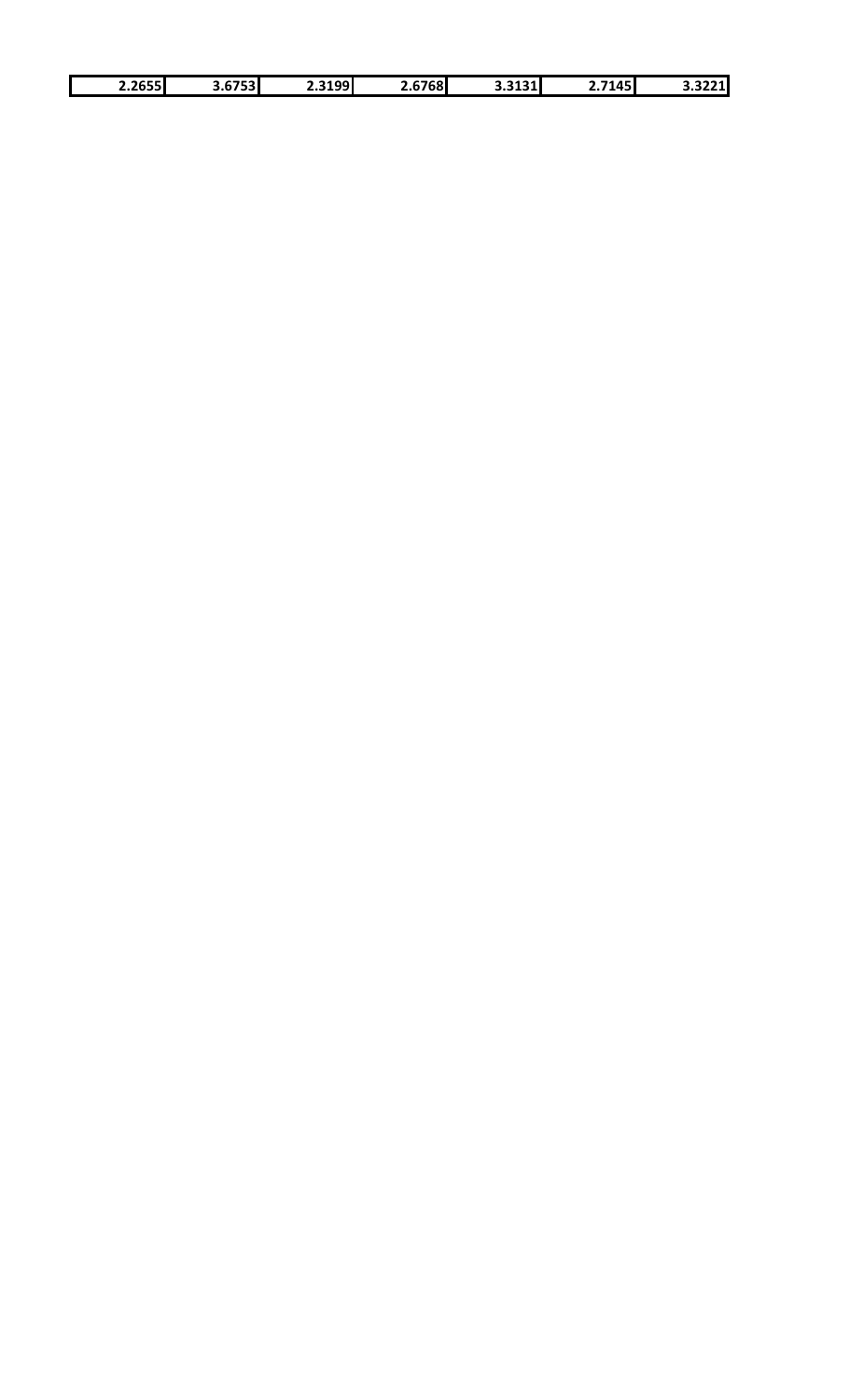| 9019               | 9020          | 9021   | 9022   | 9023       | 9024       | 9025       |
|--------------------|---------------|--------|--------|------------|------------|------------|
| <b>Noble Logan</b> | <b>Tipton</b> | Onward | Walton | Washington | Wash Logan | Wash       |
|                    |               |        |        | Se         | Sch        | Logansport |
| 0.7494             | 0.7494        | 0.7494 | 0.7494 | 0.7494     | 0.7494     | 0.7494     |
| 0.0072             | 0.0072        | 0.0072 | 0.0072 | 0.0072     | 0.0072     | 0.0072     |
| 0.0079             | 0.0079        | 0.0079 | 0.0079 | 0.0079     | 0.0079     | 0.0079     |
| 0.0599             | 0.0599        | 0.0599 | 0.0599 | 0.0599     | 0.0599     | 0.0599     |
|                    |               |        |        |            |            |            |
|                    |               |        |        |            |            |            |
| 0.0333             | 0.0333        | 0.0333 | 0.0333 | 0.0333     | 0.0333     | 0.0333     |
| 0.0111             | 0.0111        | 0.0111 | 0.0111 | 0.0111     | 0.0111     | 0.0111     |
| 0.0321             | 0.0321        | 0.0321 | 0.0321 | 0.0321     | 0.0321     | 0.0321     |
| 0.9009             | 0.9009        | 0.9009 | 0.9009 | 0.9009     | 0.9009     | 0.9009     |
|                    |               |        |        |            |            |            |
| 0.0134             | 0.0095        | 0.0095 | 0.0095 | 0.0372     | 0.0372     | 0.0372     |
| 0.0096             | 0.0061        | 0.0061 | 0.0061 | 0.0124     | 0.0124     | 0.0124     |
|                    | 0.0395        |        |        | 0.1270     | 0.1270     |            |
|                    |               |        |        |            |            |            |
|                    |               |        |        |            |            |            |
|                    |               |        |        |            |            |            |
| 0.0230             | 0.0551        | 0.0156 | 0.0156 | 0.1766     | 0.1766     | 0.0496     |
|                    |               |        |        |            |            |            |
| 2.5852             |               | 1.3730 | 1.1424 |            |            | 2.5852     |
| 0.0679             |               |        |        |            |            | 0.0679     |
|                    |               |        |        |            |            |            |
|                    |               |        |        |            |            |            |
|                    |               |        |        |            |            |            |
| 0.2418             |               |        |        |            |            | 0.2418     |
|                    |               |        |        |            |            |            |
|                    |               |        |        |            |            |            |
|                    |               |        | 0.0500 |            |            |            |
|                    |               |        |        |            |            |            |
|                    |               |        |        |            |            |            |
| 2.8949             | 0.0000        | 1.3730 | 1.1924 | 0.0000     | 0.0000     | 2.8949     |
|                    |               |        |        |            |            |            |
| 0.9823             | 0.4780        | 0.4780 | 0.4780 | 0.4780     | 0.9823     | 0.9823     |
|                    |               |        |        |            |            |            |
|                    |               |        |        |            |            |            |
| 0.7834             | 0.6514        | 0.6514 | 0.6514 | 0.6514     | 0.7834     | 0.7834     |
| 1.7657             | 1.1294        | 1.1294 | 1.1294 | 1.1294     | 1.7657     | 1.7657     |
| 0.1221             | 0.1075        | 0.1075 | 0.1075 | 0.1221     | 0.1221     | 0.1221     |
|                    | 0.0786        | 0.0786 | 0.0786 |            |            |            |
|                    |               |        |        |            |            |            |
| 0.1221             | 0.1861        | 0.1861 | 0.1861 | 0.1221     | 0.1221     | 0.1221     |
|                    |               |        |        |            |            |            |
| 0.0076             | 0.0076        | 0.0076 | 0.0076 | 0.0076     | 0.0076     | 0.0076     |
| 0.0033             | 0.0033        | 0.0033 | 0.0033 | 0.0033     | 0.0033     | 0.0033     |
|                    |               |        |        |            |            |            |
|                    |               |        |        |            |            |            |
| 0.0448             | 0.0448        | 0.0448 | 0.0448 | 0.0448     | 0.0448     | 0.0448     |
|                    |               |        |        |            |            |            |
|                    |               |        |        |            |            |            |
|                    |               |        |        |            |            |            |
| 0.0557             | 0.0557        | 0.0557 | 0.0557 | 0.0557     | 0.0557     | 0.0557     |
|                    | 0.0005        |        | 0.0005 | 0.0005     |            |            |
| 0.0000             | 0.0005        | 0.0000 | 0.0005 | 0.0005     | 0.0000     | 0.0000     |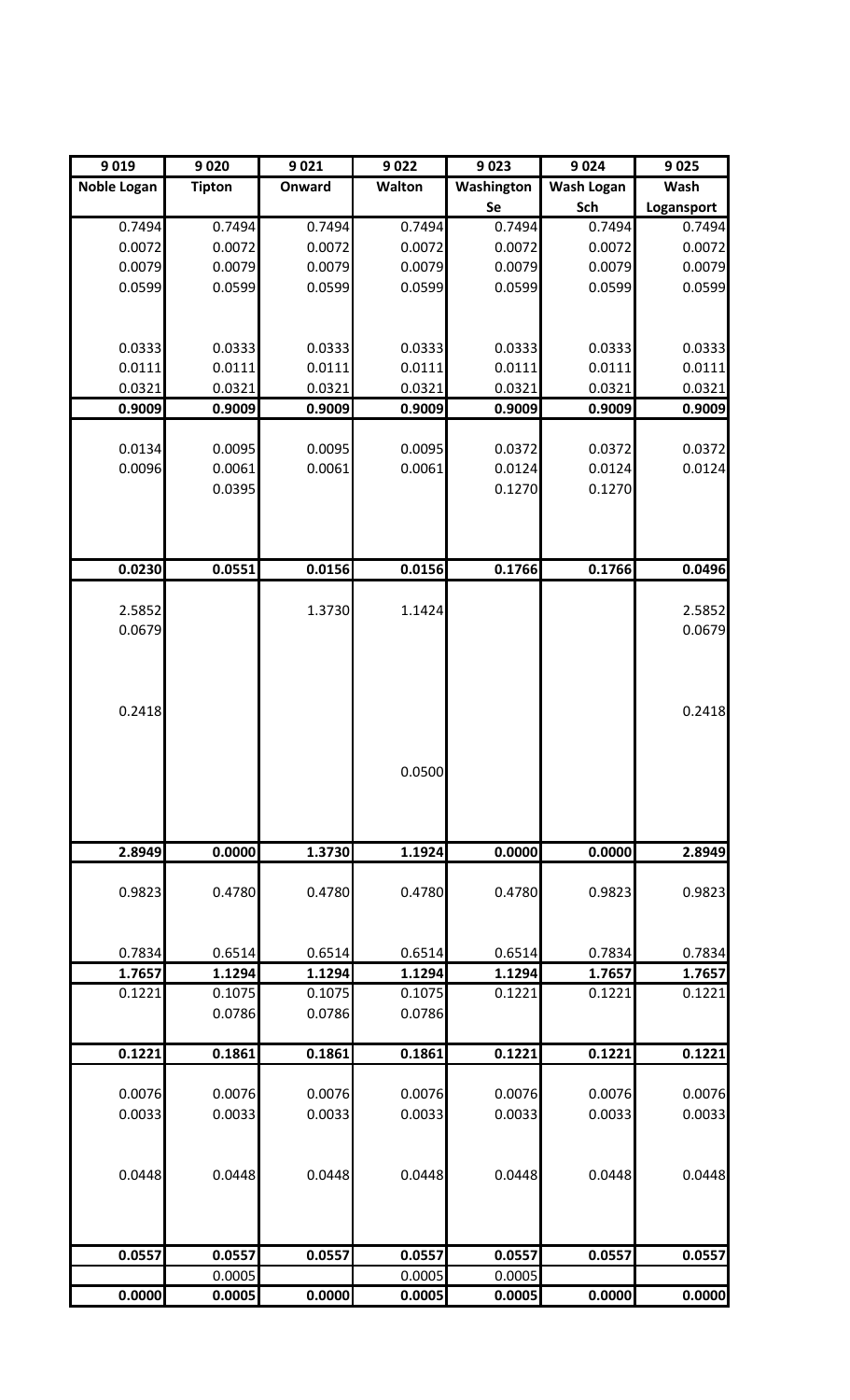| $\sim$ $\sim$ $\sim$ $\sim$<br>, .<br>וכגס<br><b></b> | , ,,,, <b>,</b><br>2.32/ZI | $\sim$<br>3.6607 | 3.4801 | 2.3847 | 3.0210 | וההי<br>. U<br>ooj' |
|-------------------------------------------------------|----------------------------|------------------|--------|--------|--------|---------------------|
|                                                       |                            |                  |        |        |        |                     |